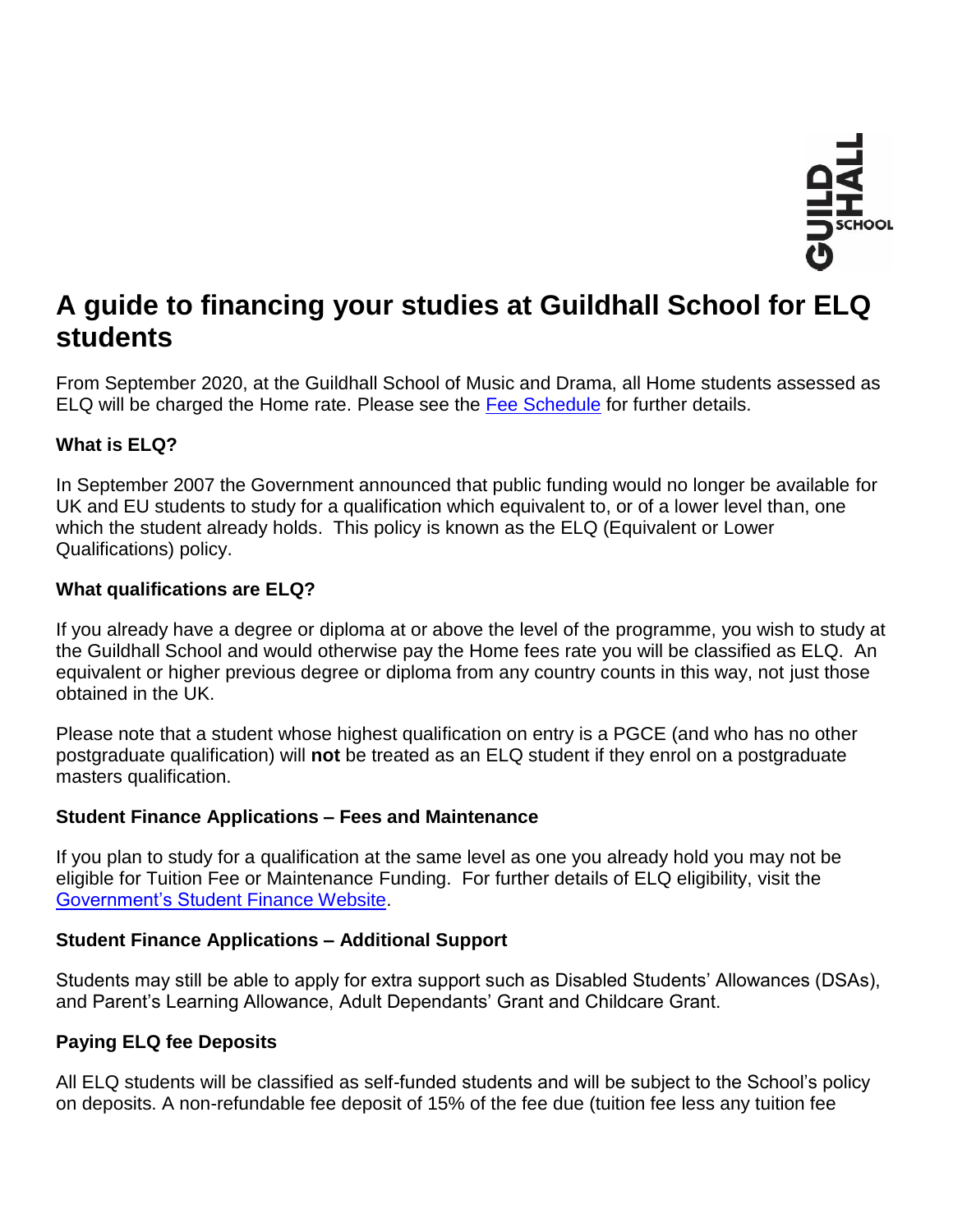scholarship if applicable) is payable by the 15<sup>th</sup> July 2022 to secure a place on the programme. This is a condition of the offer, so if we do not receive a deposit by this date the place may be offered to another candidate. Please contact Finance if you have any queries on +44 (0)20 7382 7208.

#### **You can pay by one of the following methods:**

Credit/debit card: You can pay by Visa, Visa Electron, Mastercard and Maestro by calling +44 (0)20 7382 7208.

Cheque: Cheques must be drawn on a UK bank and made payable to the Guildhall School of Music & Drama

Paypal: Prospective students can pay by Paypal via the eGo portal.

Bank Transfer: You may arrange a direct bank transfer to the Guildhall School's account, and we advise you to do so at least a week before the deadline since it can take a few days to clear. Please ensure your name and 7 digit student reference number are clearly stated on any transfer document, and that you have paid any transaction charges. Keep the bank transfer notification in a safe place in case it is needed at a later point. Please contact Finance if you have any queries.

The Guildhall School's bank details are as follows:

Lloyds TSB Bank Sort Code: 30 00 02 Account Name: Guildhall School of Music & Drama Collection Account Account Number: 01949360 IBAN (International Bank Account No.): GB38 LOYD 3000 0201 9493 60 BIC Number: LOYDGB2LCTY

## **Alternative support for ELQ students**

## **Guildhall School Scholarships**

The School offers a range of financial scholarships to students regardless of ELQ status. These awards are supported by a wide range of external donors including City Livery Companies, grantmaking trusts and foundations, businesses and individuals. The awards enable students to take up their place at the School or continue their studies. An award may be made to cover either the full cost of tuition fees or a fraction of them, and may include an element for maintenance. These are awarded mainly on the basis of merit but financial need can also be considered.

Scholarships are either awarded with the offer of a place at the School, or can be applied for after an offer of a place at the School has been accepted. The application form will be available online, and your Department will inform you of the deadline by which it should be submitted. Each Department disburses its own funds and you will be informed whether or not your application has been successful before you begin your studies at the School or continue your programme into the next academic year.

Please see our [Guildhall School Financial Awards page](https://www.gsmd.ac.uk/about_the_school/shared_left_nav/fees_and_funding/guildhall_school_financial_awards/) at for further information on financial support provided by the School.